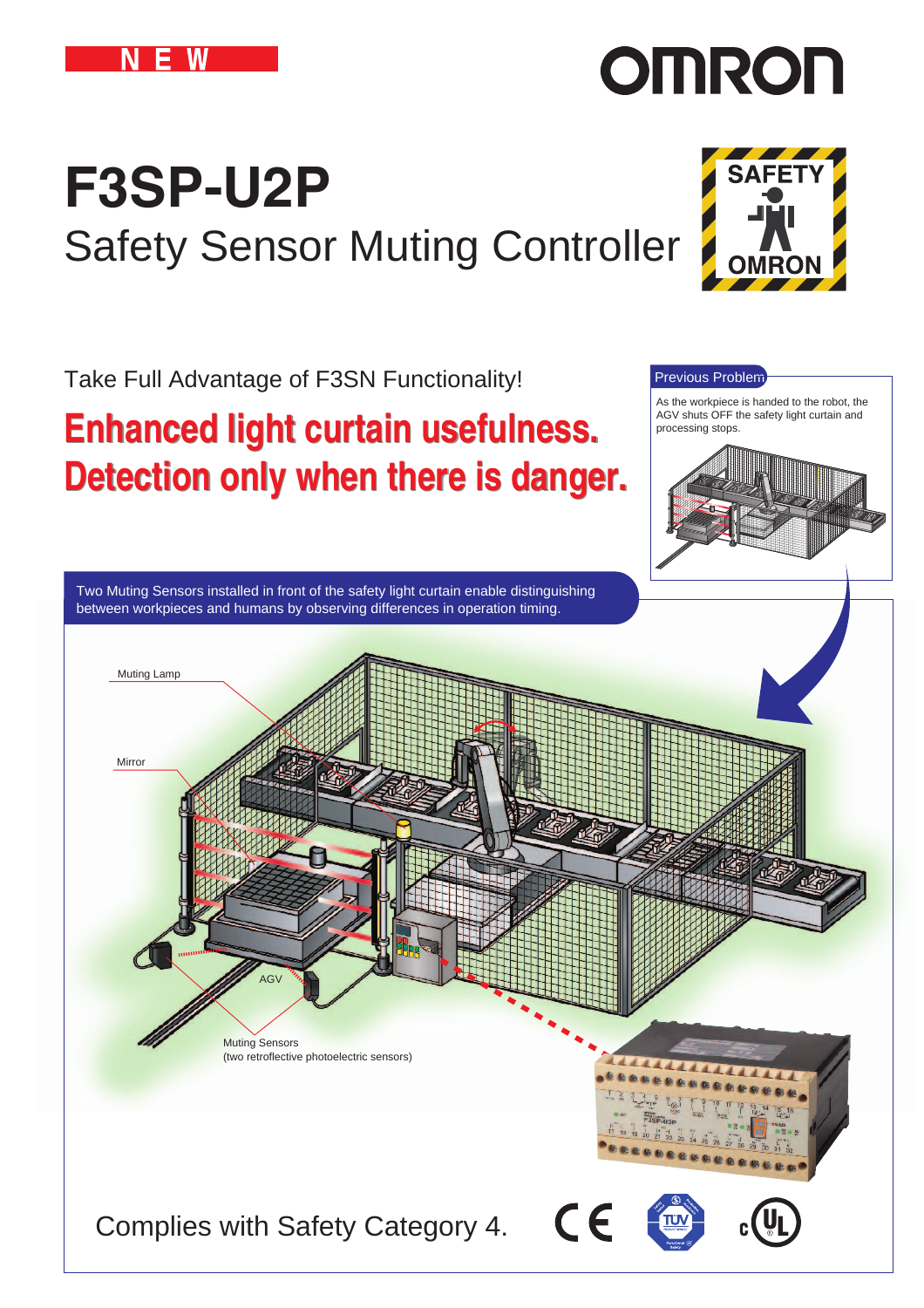#### Features

#### The F3SP-U2P Controller is equipped with safety circuits and is used to add a muting function to Safety Sensors.

#### ■ **Muting**

Muting temporarily disables safety functions when workpieces, conveyance pallets, or other items pass into the Safety Sensor detection zone.

Note:Refer to the definition in international standard IEC61496-1 (JIS B9704-1), *3-16 Muting: A temporary automatic suspension of a safety function(s) by safety-related parts of the control system.* 



The F3SP-U2P Muting Controller distinguishes between entry of a workpiece and a human using differences in the detection timing between Muting Sensors A and B. Adjust the installation locations and detection directions for Muting Sensors A and B so that the light for both sensors will not be blocked by the passing of a human.

#### Connect Two Safety Sensors (Maximum)

Using two Safety Sensors is ideal for line loading and unloading areas.



#### Muting Lamp Output

It is essential to install a Muting Lamp to notify workers in the area when the muting function is in effect. The F3SP-U2P has a built-in diagnostic function with which errors such as burned out Muting Lamp bulbs are detected by means of the current to disable the muting function.



#### Compliance with Safety Category 4

Safety Category 4 can be complied with by connecting to type 4 sensors, such as the F3SN-A, F3SH, F3SL, or F3SS. Connecting to a type 2 sensor, such as the F3SN-B, complies with Safety Category 2

#### Complies with International Standards

EC Directive compliance has been certified by TÜV Product Service, an independent German certification body. (CE marking) For use in North America, the cUL Mark has been certified.



#### Either Two or Four Muting Sensors per Safety Sensor

The sensors that determine the timing of muting to distinguish between workpieces and humans are the Muting Sensors. Either of the following two installation methods can be used. With the first method, they are installed so that the optical axes of two throughbeam or retroflective photoelectric sensors cross. With the other method, four through-beam or retroflective photoelectric sensors are installed and, in parallel with the safety sensors, proximity sensors or limit switches are installed, two each front and back. The muting sensor output must be a PNP transistor or NO contact output.

#### Status Indicators

Operating status and errors are displayed on a 7-segment LED display and sensor input indicators. They are effective during installation and for recovery from errors.

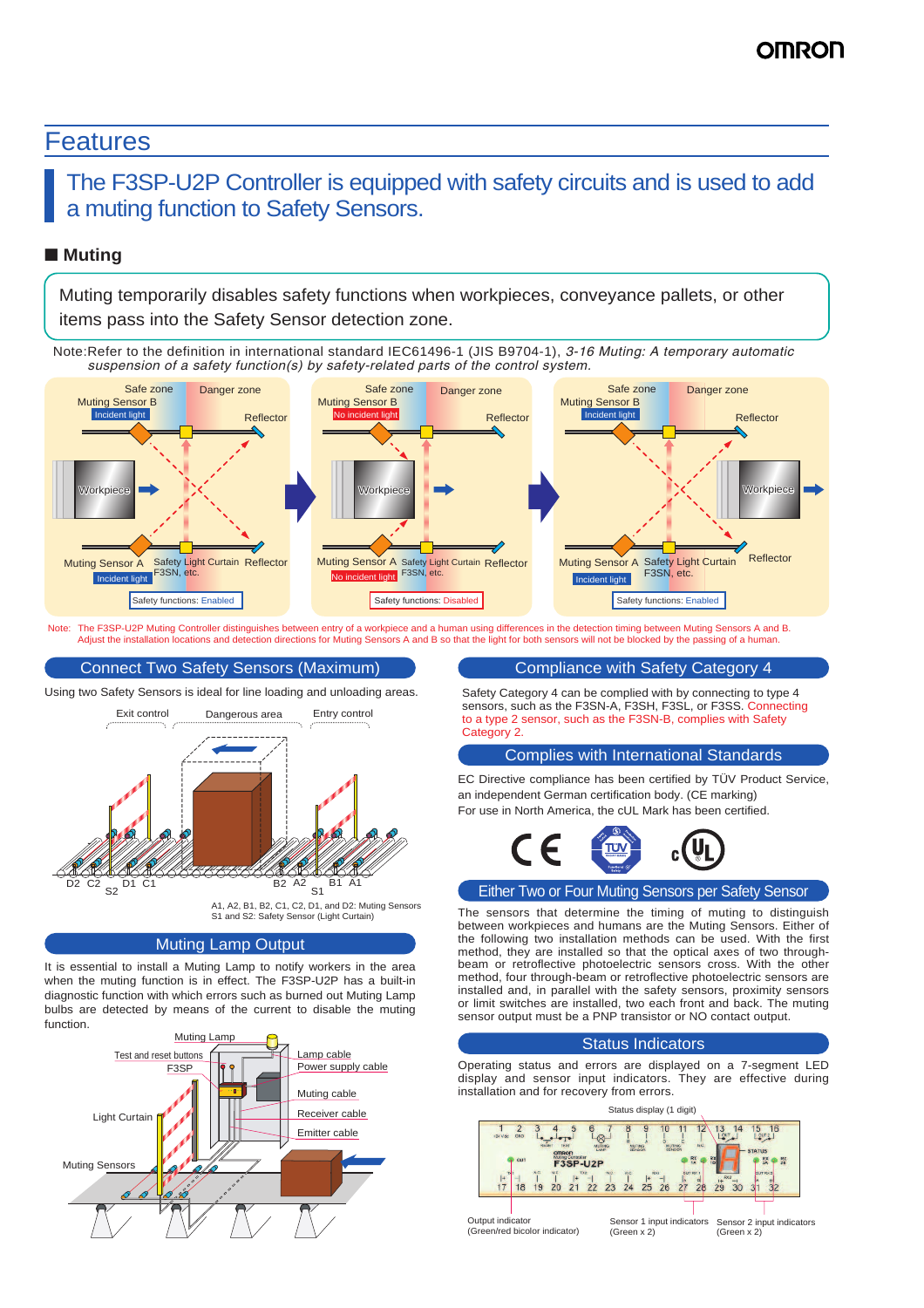### **Ordering Information**



### **Ratings and Performance** (For details, refer to the user manual.)

| <b>Item</b>                           | F3SP-U2P                                                                                                                 |
|---------------------------------------|--------------------------------------------------------------------------------------------------------------------------|
| <b>Safety category</b>                | Up to Category 4.                                                                                                        |
| Number of light curtains connected    | 2 sets max. (See note 1.)                                                                                                |
| Power supply voltage                  | 24 VDC ±10% (ripple p-p 10% max.)                                                                                        |
| <b>Current consumption</b>            | 8 W max. (not including Muting Lamps and Sensors) (See note 2.)                                                          |
| <b>Response time</b>                  | $30$ ms max.                                                                                                             |
| <b>Connectable light curtains</b>     | OMRON F3SN, F3SH, F3SL, and F3SS                                                                                         |
| <b>Outputs</b>                        | 2 NO contacts, 250 VAC, 2.5 A max,                                                                                       |
| <b>Inputs</b>                         | Test inputs: NC contacts<br>Reset inputs: NO contacts<br>Muting sensor inputs: PNP transistor or NO contact; 4 sets max. |
| <b>Indicators/Displays</b>            | Output indicators (Red/green LED indicators):<br>Lit red when output is OFF.<br>Lit green when output is ON.             |
|                                       | Input indicators (4 green LED indicators):<br>Lit green when 24 V is input.                                              |
|                                       | Status display (7-segment, 1 digit)<br>Displays F3SP status.                                                             |
| <b>Test functions</b>                 | Self-test (After power ON and during operation)                                                                          |
|                                       | External test (by test input)                                                                                            |
| <b>Safety-related functions</b>       | Auto reset/manual reset (interlock)                                                                                      |
|                                       | Muting function and override function                                                                                    |
| <b>Applicable Muting Lamps</b>        | Incandescence lamp, 24 VDC, 3 to 7 W (See notes 1 and 2.)                                                                |
| <b>Ambient temperature</b>            | During operation: -10 to 50 °C                                                                                           |
|                                       | During storage: $-30$ to 70 °C (with no freezing or condensation)                                                        |
| <b>Ambient humidity</b>               | 15% to 95% (with no condensation)                                                                                        |
| Degree of protection                  | IEC60529 standard IP20                                                                                                   |
| Vibration resistance (malfunction)    | 10 to 55 Hz, 0.7-mm double amplitude, 20 sweeps each in X, Y and Z directions                                            |
| <b>Shock resistance (malfunction)</b> | 100 m/s <sup>2</sup> 1,000 times each in X, Y, and Z directions                                                          |
| Weight (packaged)                     | Approx. 870 g                                                                                                            |
| <b>Accessories</b>                    | User manual                                                                                                              |

**Note 1.** The total power consumption cannot exceed 24 W, which is

- the F3SP fuse (self-resetting) rating.
- **•** Light curtain
- **•** Muting lamp: 3 to 7 W
- **•** F3SP alone (without load current): 8 W
- **2.** A Muting Lamp is required even when the muting function is not used.
	- The following are recommended. (The power consumption is 5 W for either one.)
	- **•** PS-24-Y B0568: By PATLITE Corporation. (Incandescence electric bulbs must be used for replacements. Fault detection will not function if an LED lamp is used.
	- **•** ASSC-24: By Asahi Electric Co., Ltd.





PS-24-Y B0568 (by PATLITE Corporation)

ASSC-24 (by Asahi Electric Co., Ltd.)